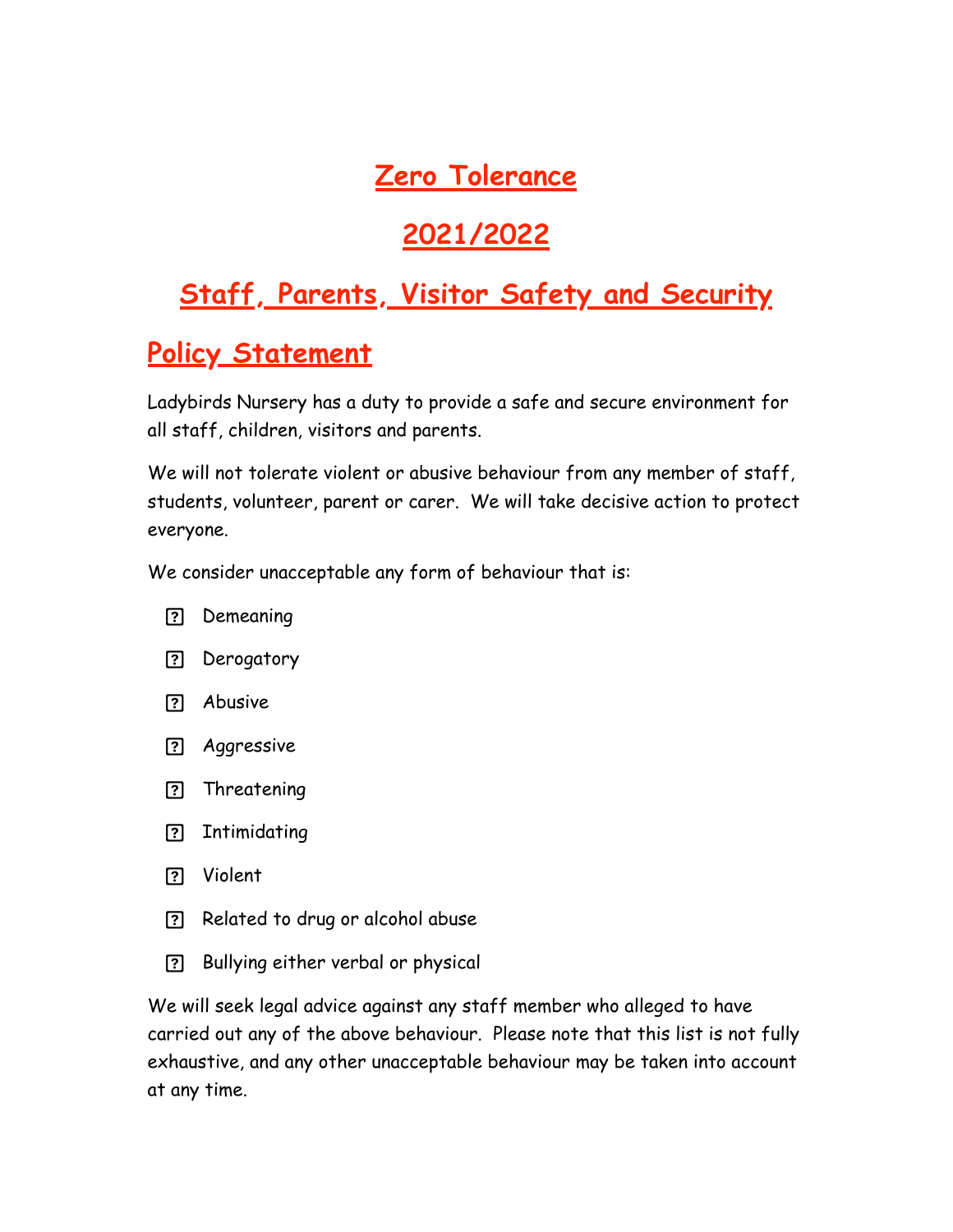Any unacceptable behaviour will be classed as Gross Misconduct and will result in disciplinary action being taken against you, which may lead to dismissal.

Unacceptable behaviour towards any colleagues, students, visitors parents or any other person on Ladybirds premises will not be tolerated, and will be dealt with seriously.

This applies to anyone on the premises behaving in an unacceptable manner.

Any person who acts unlawfully will be reported to the police and we will seek the maximum penalties available by law. We will prosecute anyone who commits a criminal act against our workforce, or anyone else on Ladybirds Nursery's property.

We will also take action into anyone who cyber bullies another person, or who acts inappropriately towards another person out of working hours.

We consider all persons to be strictly liable for their own actions.

Nursery places may be terminated with immediate effect if any parents/ carers are violent or abusive towards any member of staff, student, volunteer, child or other parents/carers, or visitor to the nursery.

Policy Issued November 2015 Date to be Reviewed November 2016 Date Reviewed May 2017 Date to be Reviewed May 2018 Date Reviewed May 2018 Date to be Reviewed May 2019 Date Reviewed April 2019 Date to be Reviewed April 2020